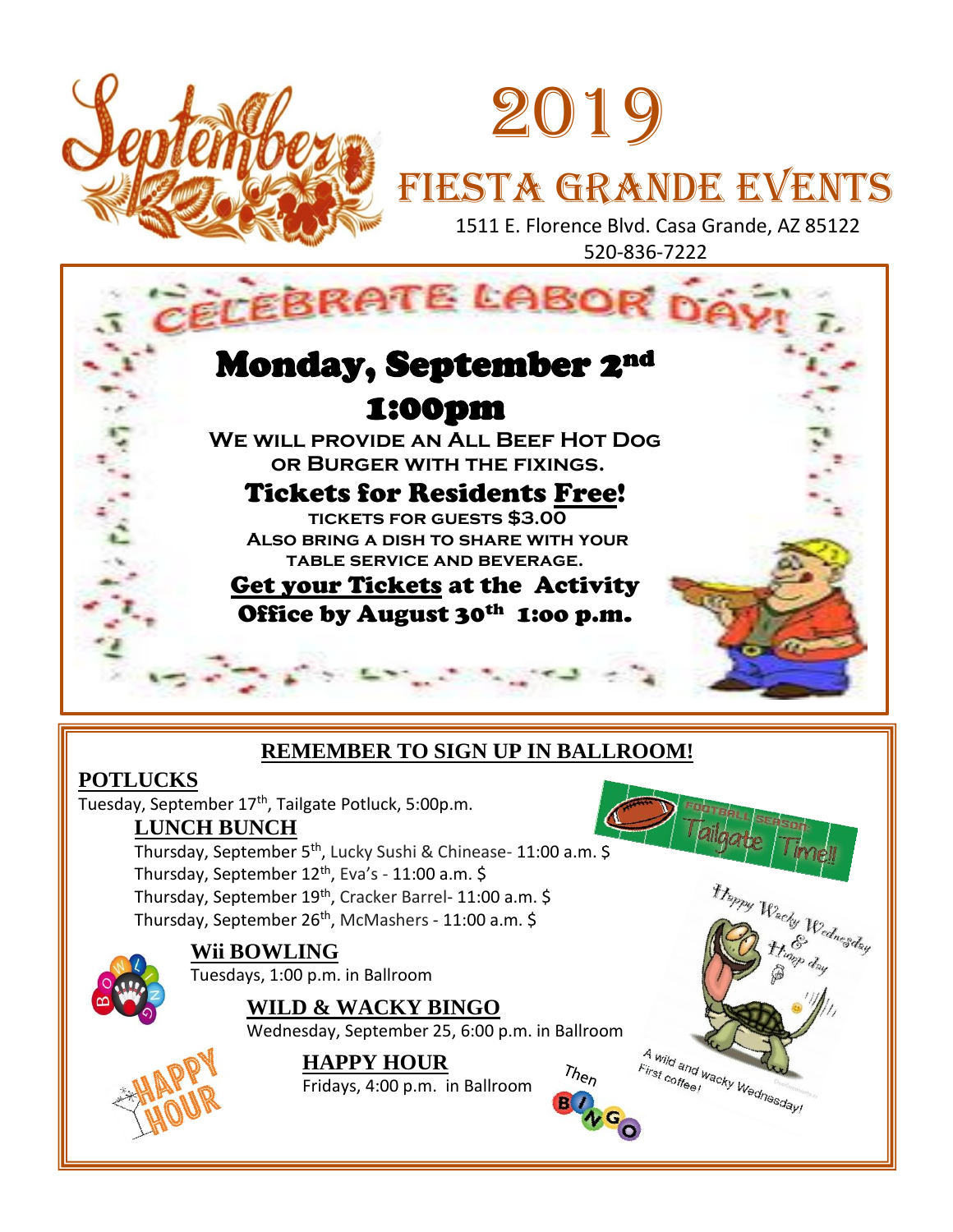## **MAIN OFFICE 520-426-7000**

**M-F 9:00 a.m. – 4:00 p.m**. **Sat. 10 a.m. –2 p.m.**

Sun. Closed

**POOL HALL, LIBRARY, CHOLLA/FITNESS CENTER, CRAFT, OCOTILLO & SAGUARO ROOMS**

## **6 a.m. – 8 p.m.**

(Doors have panic bars: you can stay later, PLEASE TURN OFF LIGHTS AND FANS when you leave) **BATH HOUSE /SHOWERS** OPEN 24 HOURS

**BOTH LAUNDRIES** OPEN 24 HOURS

## **ACTIVITY OFFICE**

 $M-F$  9 a.m.  $-1$  p.m.

## **COFFEE**

**Daily** 7 a.m. – 10 a.m. in the Ballroom only 25₵ on the honor system

#### **WEDNESDAY: DONUTS & ANNOUNCEMENTS**

The Donuts (**one per person**) will be served at 9 a.m. Announcements will be made at 9:30 a.m. September 4<sup>th</sup>, Sandi & Mike Pease sponsoring September 11th , Coffee .25 & Donuts .75 September 18th , Coffee .25 & Donuts .75 September 25th , Coffee .25 & Donuts .75 If you want to sponsor, please contact Brenda.

## *PLEASE WEAR YOUR NAME BADGE!*

## **SEE IT SAY IT!**

If you see anything unusual or suspicious, please remember to inform the Front Office and Authorities



All Vehicles, Carts and Bicycles need to adhere to the 10 mph Speed limit and STOP at STOP signs

## **DONATIONS -** Located in Ballroom

**Against Abuse:** toiletries: soaps, shampoo, etc. **Box Tops for Education:** box top coupon **Can Tabs**: For walkers at Evergreen Elementary



**Food Bank:** non-perishable sealed food. rwy<br>*Pantry* Lions Club: used eye glasses and Hearing Aids **Packages from Home**: small size toiletries

## **FOR SALE BOARD**

Only 3x5 cards – Remove once item(s) sells – Bring to office to be initialed then they can be posted in the two Laundry rooms for 90 days.





## **ICE**

**10# B**ags are \$2.00 available through the City Market M-F 9a.m. – 1 p.m.

## **LIBRARY**

Please drop off **ALL NEW AND RETURNED ITEMS** (Books, CD's & Puzzles) in the **BLUE** tub.





## **MAIL – PACKAGES**

**Please check** your **mail box more** often than once a week! **Important information** regarding happenings, events, notices or changes **Package can be picked up in the Office M-F 9-4 and Sat 10-2**

## **MAINTENANCE REQUESTS**

All Work orders need to go thru the office by **Calling or Stop in**.

**DO NOT JUST TELL THE GUYS!**

## **NEWSLETTER INFORMATION**

All newsletter articles and information to be included in **next month's** newsletter need to be in **BY THE 15th** . fiestagrandervresort\_rec@equitylifestyle.com

## **PARK DIRECTORY**

Order by City Market Desk for \$7.00. Forms to update information there. Directory available online: fiestagrande.org



## **RECYCLING**



**Aluminum Cans:** In marked cans by dumpsters **Clear Plastic Drink Bottles**: Marked #1 may be bagged and dropped off at site # 601

**SIDE & BACK GATES Open by 7:00 a.m. Closed at 7:00 p.m.**





**\*\*\*EARLY MORNING COFFEE\*\*\* B.Y.O.M. (Bring Your Own Mug) Help reduce waste! Till 10:00 a.m. DAILY.***25₵*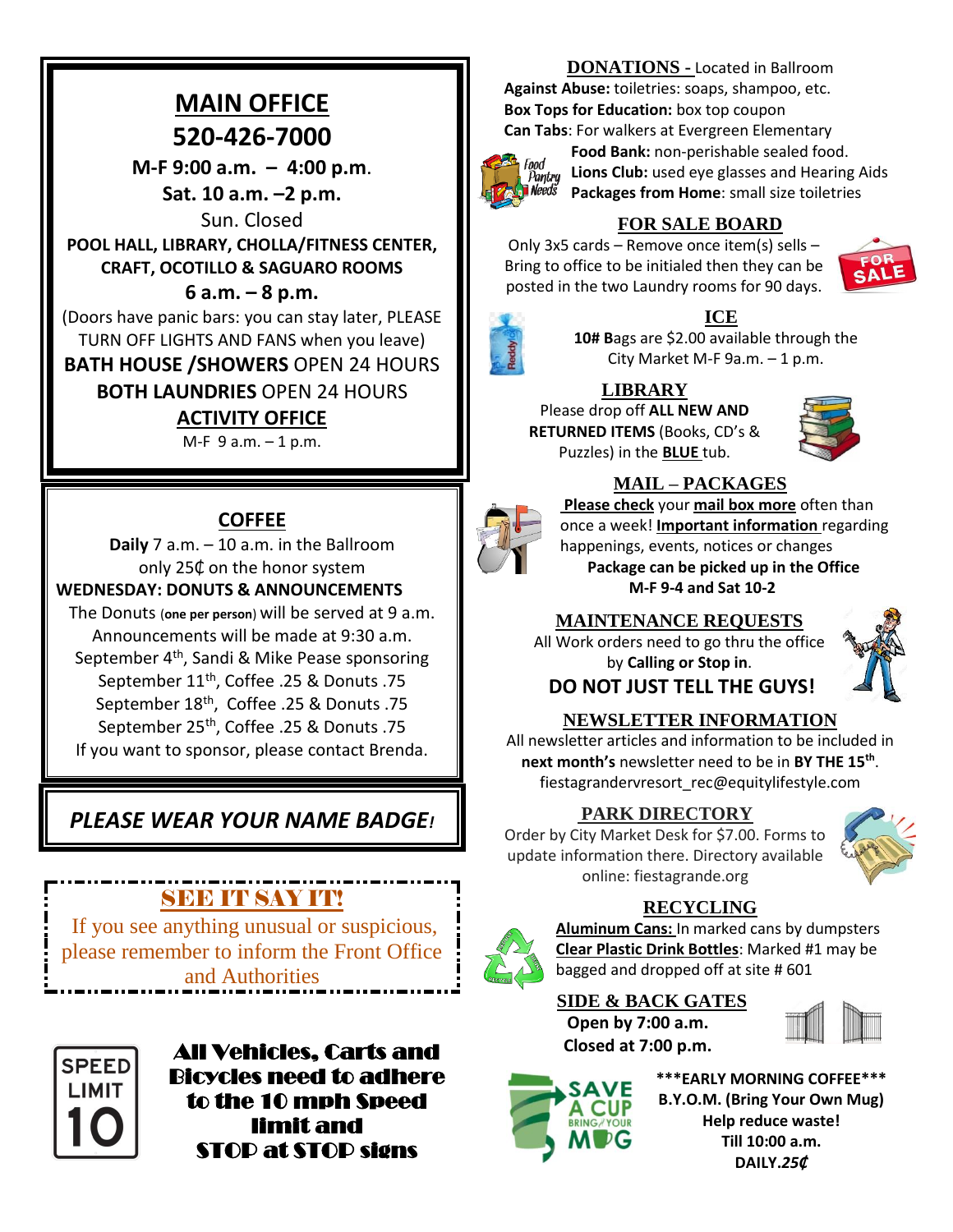#### **TAILGATE POTLUCK**



**Tuesday, September 17th , 5:00 p.m.** Sign up to bring your favorite Tailgate, Main Dish

or Dessert. Also bring your own beverage and table service and **sport your favorite team's jersey or colors! Sign up in Ballroom**

#### **THURSDAY OUT TO LUNCH**

Be sure to **sign up in the Ballroom. Arrive at 11:00** . If

you have any suggestions, please let **LUNCH BUNCH** 

Shirley or Sandra know. **September 5th – Lucky Sushi & Chinease September 12th – Eva's**

**September 19th – Cracker Barrel September 26th – McMashers**

#### **FIESTA-FRIDAY-HAPPY-HOUR**

**Fridays, 4:00 p.m. in the Ballroom**  Bring beverage of choice and snack if you like.



## **EVENTS**

#### **KARAOKE AFTERNOONS**



**Wednesday, September 4th & 18th 1:00 p.m. in Ballroom** Come sing your favorite songs with

Kim Thomas, or just listen and have fun!

### **WACKY AND WONDERFUL**



**Wednesday, September 25th 6:00 p.m. Cost – Bring some wacky and wonderful gift (Bee watering dish, crazy socks, something that makes you smile!)** . (\$2-\$3 limit) If you win you will win one of these Fun and Wacky gifts. **Sign up in the Ballroom**

## **ARTS & CRAFTS**

**SUMMER ARTS & CRAFTS Monday & Friday 9:00a.m. – 1:00p.m.** 





#### **SUMMER QUILTERS**

**2 nd & 4th Wednesdays 10:00 a.m. – 2:00p.m.** Come work on projects in **the Craft Room** with other Quilters and have fun.



#### **WOODCARVING**

**Tuesday & Thursday 9:00 a.m. – Noon** in the **Craft Room**

## **CARDS & GAMES**

#### **SUMMER CARD SCHEDULE REMINDERS!**

- ❖ Card Games start at **1:00pm & 6:30 p.m.**  ❖ Show up 5-10 minutes ahead of time.
- ❖ **Please leave tables & chairs off to the side so you don't need to set up and tear down, this way all activities can use the space.**

#### **Wii BOWLING - FG BOWLING ALLEY**

**Tuesdays 1:00 pm Ballroom (practice 10:00 a.m.)**



3 Games per Session, Total pins, Highest Average, High Score. Sponsored by Valley Humane Society

## **FITNESS AND WELLNESS**

## **BOCCE BALL**

Court is located back by La Casa. There are balls for two or four players and a copy of the Rules.



#### **FIESTA GRANDE PICKLEBALL**



Pickleball Club information are posted on fiestagrande.org website **COURT PLAY CANNOT START BEFORE 8 AM**  If you would like to become a

member, please email:

[fiestagrandepickleball@gmail.com](mailto:fiestagrandepickleball@gmail.com)

#### **SUMMER PICKLEBALL**

 **7:30 am (be at courts 20 minutes before start time) ROBSON RANCH**

Monday- Wednesday – Friday

**PALM CREEK**

Everyday

Just let the front gate you are there to play pickleball

#### **FITNESS CENTER**

To use the equipment, you must fill out the **Bright Pink** 



**2018 -2019** Registration form and turn it in to the Business office, so it can be put on file. Remember to sign in on the log book. SAFETY FIRST – don't overdo. Be considerate of others! 30 minutes maximum on

treadmills, bikes, etc. if the room is busy. Please wipe down any equipment you use, after each use, with the disinfectant provided for you.